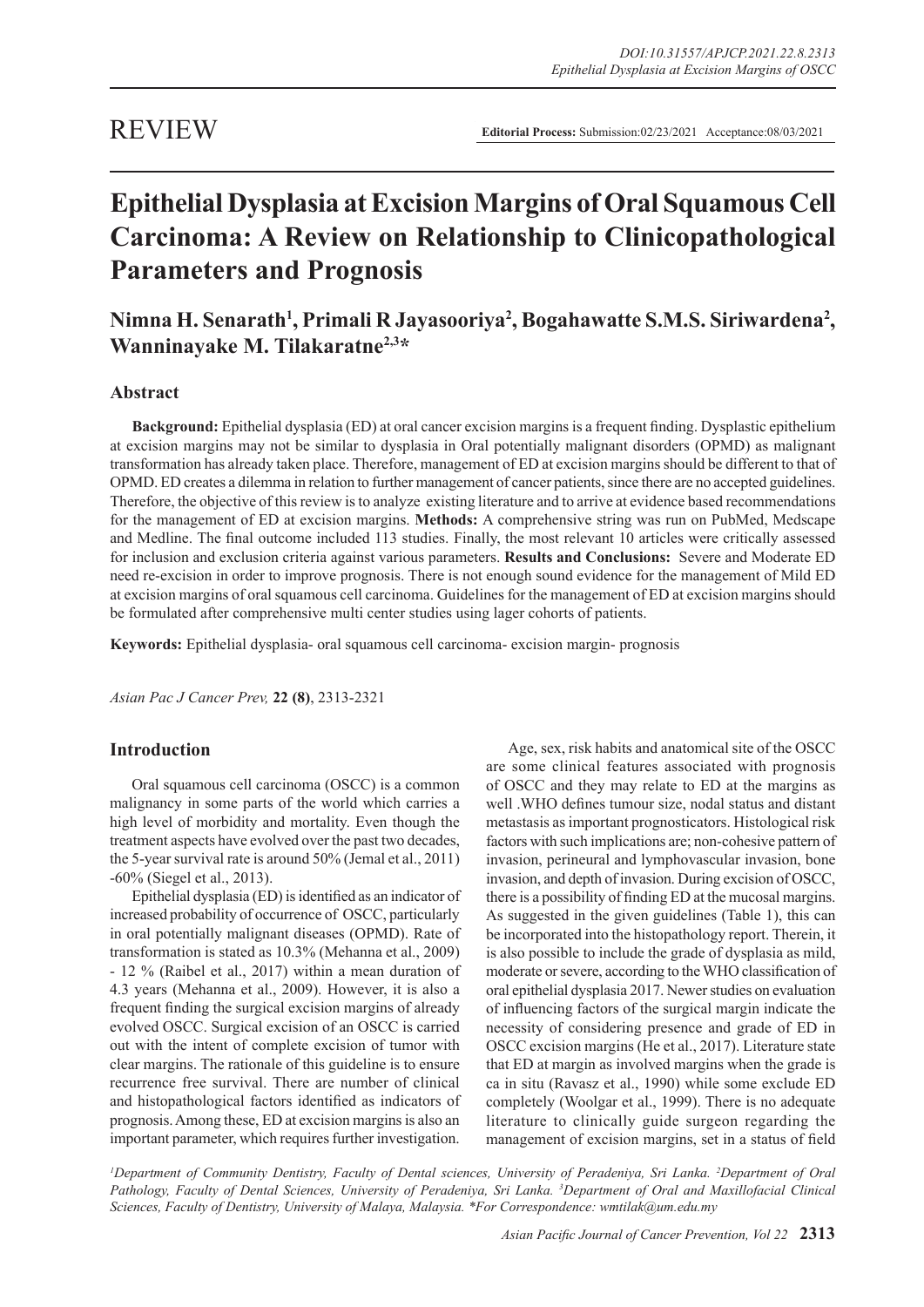#### *Nimna H. Senarath et al*

cancerization (Hinni et al., 2013). Nevertheless, since ED is considered as a vulnerable condition, capable of progressing into an OSCC in unhealthy environment, there are accepted guidelines for management of OPMDs with ED. In the binary system of classifying ED, low risk (mild/moderate ED) maybe managed by means of habit intervention and observations while high risk (severe ED) is subjected to excision (Raibel et al., 2017). Some moderate ED maybe considered as high risk as well, depending on the architectural and cytological features. The application of such a measure at excision margin requires further investigation.

Adjuvant radiotherapy and chemotherapy are indicated commonly for patients with aggressive features such as invasive tumor at excision margin, positive cervical lymph nodes, extra-capsular spread of tumor in lymph nodes, following primary surgical excision. It may be a subjective decision for ED at margins.

Thus it is evident that management of ED in excision margin of OSCC is ambiguous. The objective of this review is to evaluate all existing and available literature to analyze common practices and their outcomes when ED is diagnosed at surgical margins and to clarify the controversies in the subject. Further, it will help in the development of evidence based guidelines in managing epithelial dysplasia at excision margins of OSCC.

## **Materials and Methods**

This review is based on the available literature as at Dec, 2020. An initial search string was carried out in 2019 and 2020, for articles with the following keywords; [histolopathology]/ [histological], [prognostic indicators]/ [prognosis], with [dysplasia] in [resection margin], [excision margin], [surgical treatment], and [oral squamous cell carcinoma]. The following search engines and databases were used; Google scholar, Medscape, Researchgate, Hindawi and Pubmed. A total of 4 publications were presented directly with the keywords. These articles were obtained along with 6 more relevant articles, and the reference lists were scanned for related literature, manually by the authors. A total of

123 articles were listed using the terminology in their headings. Research articles that had not referred to the margin status as a prognostic indicator were excluded following the initial reading of their abstracts. A final collection of 81 articles were obtained in full text. There were 13 review/meta analyses with 68 original research papers. The articles with reference to excision margin, histopathological parameters, or margin width in their abstracts were scanned through to finalize their relevance for this review. The studies which aimed to assess margin width too were evaluated to clarify their definitions of the margin widths. Thereby the articles which have considered histologically diagnosed epithelial dysplasia at cancer excision margins were included in the review. Finally, a total of 10 articles which were directly related to the objectives and 10 other papers with some sections relevant to the area of investigation included in the analysis. Based on the available data and strength of evidence , a narrative type review was carried out.

## **Results**

Prevalence of ED at excision margins was observed in a wide range from 2.26% (Loree and Strong,1990) to 46.1% (Jerjes et al., 2010). This wide variation in prevalence is dependent on multiple factors. Some researches with extensive analysis on surgical excision margin status and its prognostic implications have not incorporated ED (Gensler et al., 2005; Smits et al., 2016) whilst some studies have included assessment of ED at the margin. However, it is not mentioned in results or in any other sections in the publication (Gensler et al., 2005). This emphasizes the fact that due attention has not been given to this important prognostic parameter in most related studies. All the studies were retrospective in nature and two studies have not stated details of study design (Kurita et al., 2010; Woolgar et al., 1995). There is a significant lack of prospective studies and it is a major drawback to arrive at clinically applicable conclusions.

Categorization of ED varies in different studies. The WHO guidelines 2017 has modified the classification of ED including Ca in situ alongside severe ED, considering

Table 1. Classification of OSCC Excision Margins

| Guidelines                                                                  | Clear                                                                                                                                                                                                                                                                                                              | Close                                        | Involved /positive                            | Other                                                                                                                                                                                                                                          |
|-----------------------------------------------------------------------------|--------------------------------------------------------------------------------------------------------------------------------------------------------------------------------------------------------------------------------------------------------------------------------------------------------------------|----------------------------------------------|-----------------------------------------------|------------------------------------------------------------------------------------------------------------------------------------------------------------------------------------------------------------------------------------------------|
| American college of<br>pathologists<br>(Raja et al., 2017)                  | Commonly used cut off points to define<br>close margins are 5 mm in general and<br>2 mm with respect to glottic larynx.<br>However, values ranging from 3 mm to 7<br>mm have been used with success and for<br>glottic tumors as low as 1 mm. Distance<br>of tumour from the nearest margin<br>should be recorded. |                                              |                                               | Mild dysplasia at a margin is considered<br>low risk and negative, while severe<br>dysplasia at margin is considered high<br>risk and positive. Moderate dysplasia at<br>margin is implies an intermediate risk<br>and is reported as positive |
| Royal college of<br>pathologists, UK<br>(Helliwell and<br>Woolgar, $2013$ ) | $>5$ mm from the tumor                                                                                                                                                                                                                                                                                             | 1-5mmfrom the<br>tumor                       | $\leq$ 1 mm from the<br>tumor                 | Additional category - Epithelial<br>precursor lesion: included severe ED<br>& Ca in situ as well. Excluded patients<br>with invasive Ca within 5mm.                                                                                            |
| National comprehensive<br>cancer network<br>guidelines (2017)               |                                                                                                                                                                                                                                                                                                                    |                                              | Ca in situ or<br>invasive ca at the<br>margin |                                                                                                                                                                                                                                                |
| Batsakis (1999)and<br>Sutton (2003).                                        | No evidence of tumor within 5mm                                                                                                                                                                                                                                                                                    | Tumor within<br>5mm but not at<br>the margin | Frank tumor at the<br>margin                  |                                                                                                                                                                                                                                                |

**2314** *Asian Pacific Journal of Cancer Prevention, Vol 22*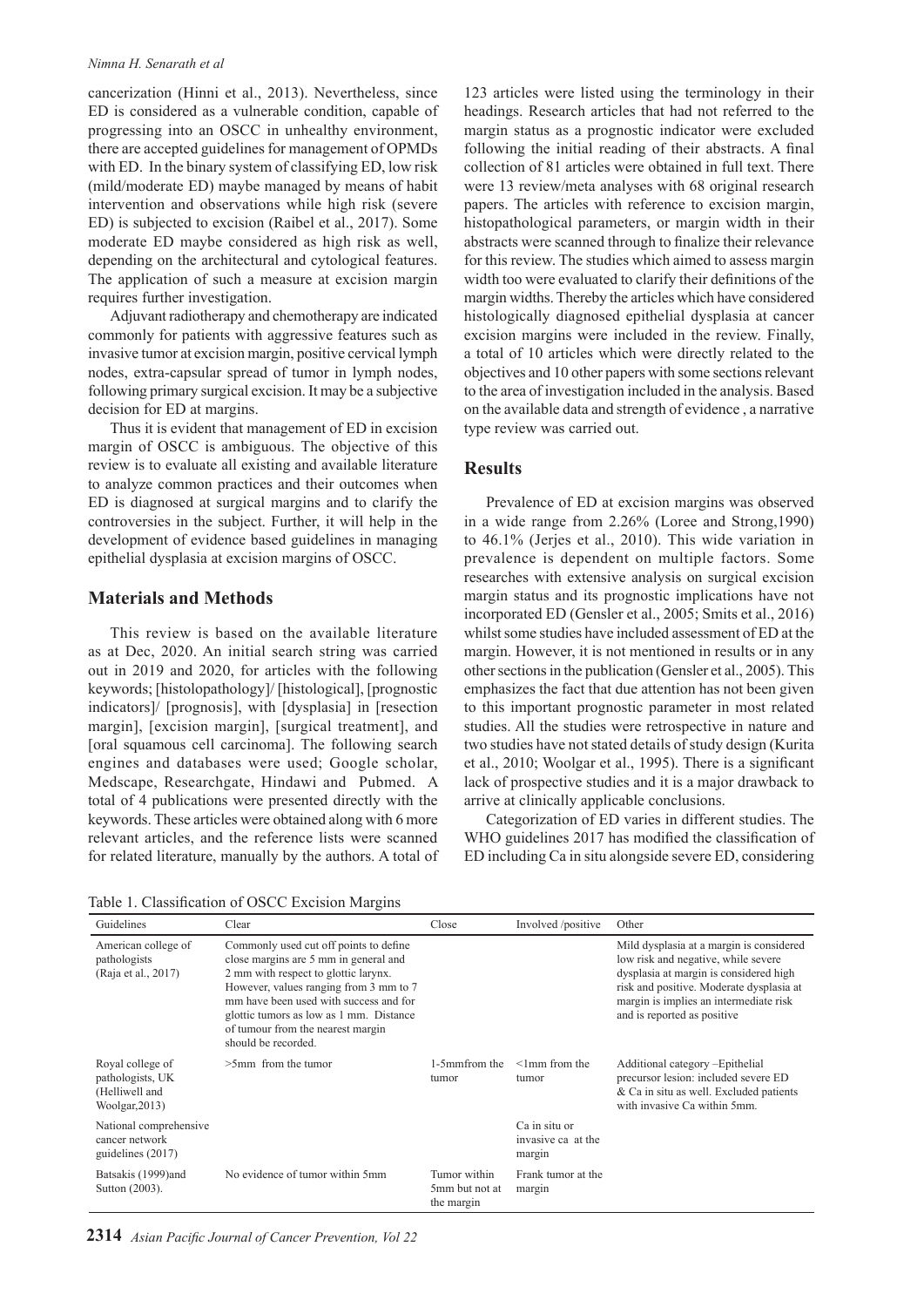#### *DOI:10.31557/APJCP.2021.22.8.2313 Epithelial Dysplasia at Excision Margins of OSCC*

the management implications in patients with OPMD. The introduction of binary system, which categorizes ED in to low grade and high grade, may help clinicians' decisions on management. However, new research is needed including the binary system of grading dysplasia, at the excision margins as currently there are no studies of such nature.

A survey carried out among members of the American head and neck society revealed some interesting facts about margin assessment in OSCC. Most indicated that ca in situ was a positive margin (83%) whereas a minority considered margin containing any grade of dysplasia (17%) as a positive margin (Larsen et al.,

2009). It is important to note that studies 1, 2 and 3 (Table 2) excluded severe dysplasia and considered mild and moderate dysplasia as ED. Studies 4, 5 and 6 excluded ca in situ and separated mild, moderate and severe ED. Studies done by Montebugnoli et al., (2014) included all grades of dysplasia including ca in situ in epithelial precursor lesion category whereas Wong et al., (2012) separated patients with dysplasia/ ca in situ at the margin, from dysplasia associated with the tumor. Jerjes et al., (2010) used two categories, namely dysplasia at the margin (mild/moderate) and severe dysplasia. This arbitrary categorization leads us to lack of evidence based management.

Table 2. Summary of Literature Review

| Study                                                                | Total Number of<br>Patients (n)      | Patients with<br>Epithelial<br>dysplasia(PED) | Local control local recurrence<br>(LR)/regional (RR)-(PED), Distant<br>metastasis(DM), Second primary<br>tumor(SPT) | Disease free survival of<br>PED (DFS)                                                                                   | Overall survival:<br>PED                                   |
|----------------------------------------------------------------------|--------------------------------------|-----------------------------------------------|---------------------------------------------------------------------------------------------------------------------|-------------------------------------------------------------------------------------------------------------------------|------------------------------------------------------------|
| 1. Cheng et al., 2019<br>(Taiwan)**                                  | 1642                                 | 170 (10.35%)                                  | LR: $30(17.65\%)p<0.001$<br>Between ED and positive margins.                                                        | At 5 years: 54.7%<br>P < 0.001                                                                                          | 72%<br>P < 0.001                                           |
| Follow up period: 5 yrs                                              |                                      |                                               | RR: 20(11.76%)p=0.49                                                                                                | Between ED margin and<br>positive margins,                                                                              | Significant<br>between ED<br>margins and<br>close margins. |
|                                                                      |                                      |                                               | DM: $7(4.12\%)p=0.01$                                                                                               | not clear or close margins                                                                                              | Not with clear<br>margins                                  |
|                                                                      |                                      |                                               | SPT: 21(12.35%)p=0.14                                                                                               | 5 years :                                                                                                               |                                                            |
|                                                                      |                                      |                                               |                                                                                                                     | DFS and OS : not significantly different in<br>patients with dysplastic and clear margins.<br>$(p=-0.37$ and $p=0.38$ ) |                                                            |
| 2. Gokaravapu et al., 2017<br>(India)                                | 425                                  | 57(13.41%)<br>Mild ED 28                      | Loco-regional recurrence :<br>16/102(not significant)                                                               | Mild/moderate/no ED association with<br>survival $p=0.06$<br>Mild+moderate ED vs no ED for survival :<br>$p=0.043$      |                                                            |
| Follow up period: 33-69<br>months                                    |                                      | moderate ED: 29                               |                                                                                                                     | Moderate ED was significant: p<0.05 in<br>multivariate and univariate analysis.                                         |                                                            |
| 3. Weijers et al., 2002.<br>(Netherlands)<br>Follow up period: 5 yrs | 37<br>Tongue & Floor of<br>the mouth | $7(18.9\%)$                                   | LR: $5/7$ ( $p<0.01$ )<br><7% at 5 year follow up.                                                                  |                                                                                                                         |                                                            |
| 4. Sopka et al., 2013. (USA)*                                        | 126                                  | 48(37%)                                       | At 5years                                                                                                           | At 5yrs                                                                                                                 |                                                            |
| Follow up 1-250 months                                               | All OSCC tongue                      |                                               | LC: $80\%$ vs $60(ED)\%$ p=0.12<br>DFS: 78% vs60% (ED) p=0.17.                                                      | 77%                                                                                                                     |                                                            |
| 5. Kurita et al., 2010.                                              | 148                                  | $13(8.8\%)$                                   | At 5 yrs                                                                                                            |                                                                                                                         |                                                            |
| $(Japan)**$                                                          |                                      |                                               | LC: 81.8%                                                                                                           |                                                                                                                         |                                                            |
| Follow up:5 yrs                                                      |                                      |                                               | P < 0.001                                                                                                           |                                                                                                                         |                                                            |
| 6.Pu et al., $2016$ (China)*                                         | 539                                  | 108(20%)                                      | Have analyzed in different grade:<br>see below                                                                      |                                                                                                                         |                                                            |
| Follow up :150 months                                                |                                      |                                               |                                                                                                                     |                                                                                                                         |                                                            |
| 7. Montebugnoli et al., 2014.<br>(Italy)                             | 180                                  | $21(11.6\%)$                                  | LR of EPL:                                                                                                          |                                                                                                                         |                                                            |
| Minimum follow up: 12<br>months                                      |                                      | Epithelial precursor<br>$lesions*(EPL)$       | $5\%$ (p=9.204<br>SPT in EPL: 43%(p=0.003)                                                                          |                                                                                                                         |                                                            |
| 8. Jerjes et al., 2010. (UK)                                         | 115                                  | $ED:53(46.1\%)$                               | Death from LR and DM: significant<br>association with ED $p=0.005$                                                  |                                                                                                                         |                                                            |
| Follow up :3 and 5 years                                             |                                      |                                               | Recurrence with ED: 30(69.8%)<br>p<0.001                                                                            |                                                                                                                         |                                                            |
|                                                                      |                                      |                                               | DM with ED: 9(17%)                                                                                                  |                                                                                                                         |                                                            |
|                                                                      |                                      |                                               | Regional metastasis: 8(15.1%0)                                                                                      |                                                                                                                         |                                                            |
| 9. Wong et al., 2012. (UK)                                           | 192                                  | All ED                                        | Ca in situ                                                                                                          | Ca in situ                                                                                                              |                                                            |
| Follow up: minimum<br>24months.                                      |                                      | :82                                           | $:8/17, p=0.07$                                                                                                     | : $8/29$ , $p=0.83$                                                                                                     |                                                            |
|                                                                      |                                      | $-42.70%$                                     | $ED: 8/17, p=0.89$                                                                                                  | ED: 12/29, p=0.5                                                                                                        |                                                            |
| 10. Loree and Strong , 1990.<br>(USA)                                | 398                                  | $9(2.26\%)$                                   | LR: 33%                                                                                                             |                                                                                                                         |                                                            |

\*, Frozen section analysis on all patients; \*\*, Frozen section analyzed in some patients and not categorized accordingly

*Asian Pacific Journal of Cancer Prevention, Vol 22* **2315**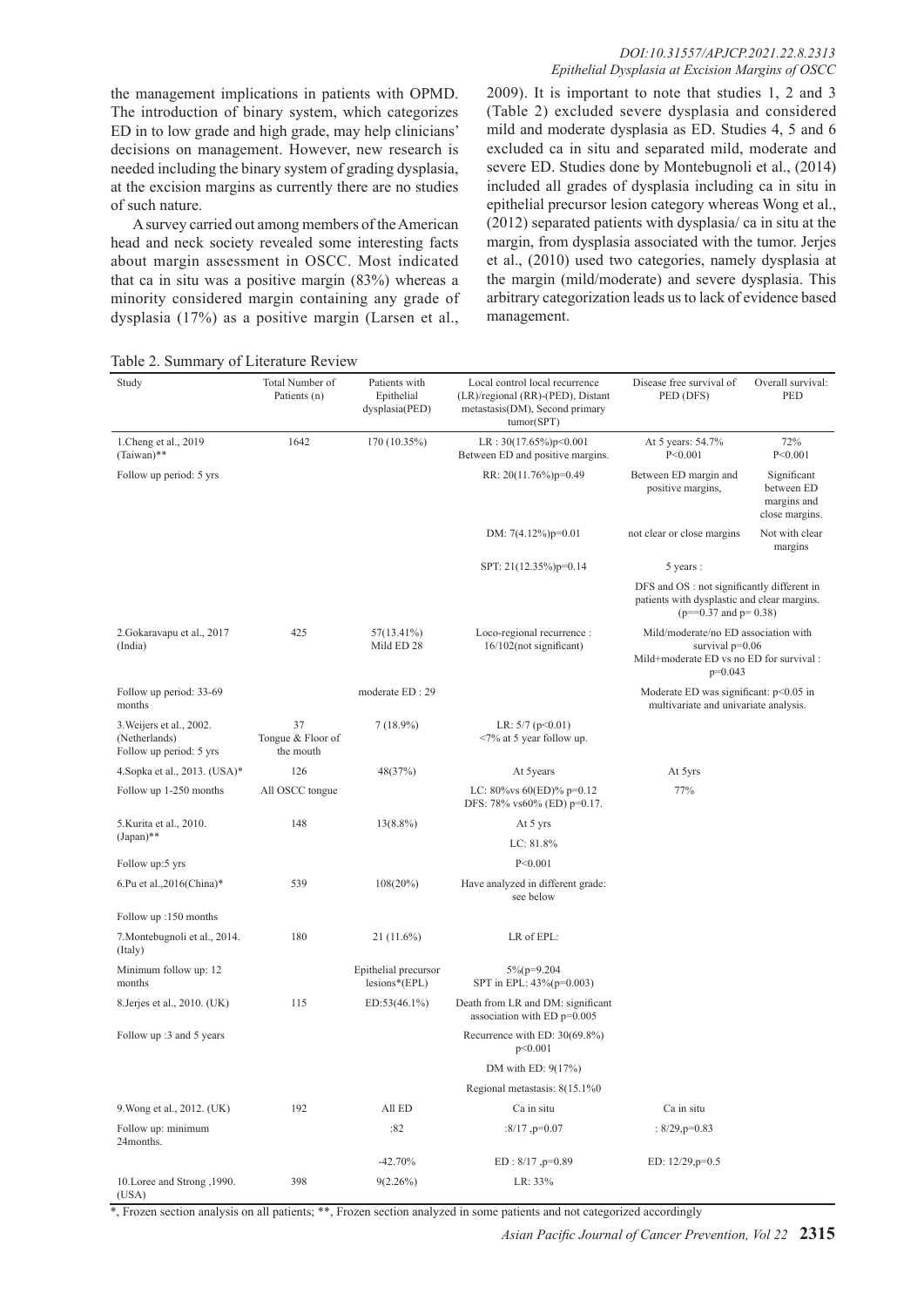|  |  |  | Table 3. Epithelial Dysplasia at Excision Margin |  |
|--|--|--|--------------------------------------------------|--|
|--|--|--|--------------------------------------------------|--|

|                                                      | Study                       | Patients          | Prognosis                                                                  | Remarks                                                                                                                                                                                                                                                                              |  |
|------------------------------------------------------|-----------------------------|-------------------|----------------------------------------------------------------------------|--------------------------------------------------------------------------------------------------------------------------------------------------------------------------------------------------------------------------------------------------------------------------------------|--|
| Mild epithelial<br>dysplasia                         | Chen et<br>al., 2019.       | 53(31.18%)        |                                                                            | No separate analysis on the effect of mild ED.Margin<br>width not included along with grade of ED.                                                                                                                                                                                   |  |
|                                                      | Gokaravapu et<br>al., 2017. | 28/7(49.1)        | Loco-regional<br>recurrence:<br>$10(p=0.307)$<br>Death: $16(p=0.061)$      | Comprehensive analysis of mild ED against age,<br>sex, tobacco use, site, OSCC differentiation, width,<br>LVI, PNI, T stage, Neck status and Loco regional<br>recurrence.                                                                                                            |  |
|                                                      | Sopka et al.,<br>2013.      | 15(31%)           | At 5 years<br>LC: 81%, DFS:81%,<br>OS:76%                                  | Assessed for the impact on local control and disease free<br>survival.                                                                                                                                                                                                               |  |
|                                                      | Kurita et al.,<br>2010.     | 5/13(38.5%)       | No recurrence                                                              | Assessed only for local recurrence rate.                                                                                                                                                                                                                                             |  |
|                                                      | Pu et al., 2016.            | $67(12.4\%)$      | 5yr: OS: 70.4%, RFS:<br>74.9%                                              | Compared with negative margins- mild ED, with re<br>excision was not predictive of a worse DFS p=0.959,<br>mild ED without re excision was predictive of worse<br>DFS $p=0.014$ , and RFS $p=0.010$ .                                                                                |  |
|                                                      |                             | $21/67 - 40.3\%)$ | DFS:66.5%                                                                  |                                                                                                                                                                                                                                                                                      |  |
|                                                      |                             | were re-resected  | Mild ED with re-excision vs mild ED: OS: $95.2\%$ vs $50.3\%$ , $p<0.0001$ |                                                                                                                                                                                                                                                                                      |  |
|                                                      |                             |                   | DFS: 90.5% vs59.4%, p<0.0001                                               |                                                                                                                                                                                                                                                                                      |  |
|                                                      |                             |                   | RFS: 100%vs 59.6%, p<0.0001                                                |                                                                                                                                                                                                                                                                                      |  |
| Moderate<br>epithelial<br>dysplasia                  | Chen et<br>al., 2019.       | 117(68.82%)       |                                                                            | No separate analysis on the effect of moderate ED and<br>margin width not included along with grade of ED.                                                                                                                                                                           |  |
|                                                      | Gokaravapu et<br>al., 2017. | 29/57(50.8%)      | Loco-regional<br>recurrence: 6<br>Death: 23                                | Comprehensive analysis of moderate ED against age,<br>sex, tobacco use, site, OSCC differentiation, width, LVI,<br>PNI, T stage, Neck status and Loco regional recurrence.                                                                                                           |  |
|                                                      | Sopka et al.,<br>2013.      | 21(44)            | At5years LC:49%<br>$p=0.02$<br>DFS=49%, OS: 77%                            | Significance changed when moderate grouped together<br>with severe. See below.<br>Separate multivariate analysis: moderate ED significant<br>predictor of LC p=0.03 and DFS p=0.036                                                                                                  |  |
|                                                      | Kurita et al.,<br>2010.     | $1/13(7.6\%)$     | No LR                                                                      | Assessed only for local recurrence rate.                                                                                                                                                                                                                                             |  |
|                                                      | Y Pu et al.,<br>2016.       | $23(4.3\%)$       | At 5 years; OS: 86.1%,<br>RFS: 77.3%, DFS:<br>67.6%                        | Moderate ED against negative margins was predictive of<br>worse RFS and DFS.                                                                                                                                                                                                         |  |
| Severe epithelial<br>dysplasia/<br>Carcinoma in situ | Chen et al.,<br>2019.       | 41(24.26%)        |                                                                            | Excluded                                                                                                                                                                                                                                                                             |  |
|                                                      | Sopka et al.,<br>2013.      | 12(25%)           | LC: 54%<br>DFS: 54%<br>OS: 74%                                             | Significance of severe ED only approached significance<br>at 5 years, p=0.1, together with moderate ED it was a<br>significant factor affecting LC p=0.02.<br>Multivariate analysis: moderate and severe ED<br>significant for loco-regional recurrence. P=0.009 and<br>DFS p=0.008. |  |
|                                                      | Kurita et al.,<br>2010.     | 7                 | LR: 42.9%                                                                  | Assessed only for local recurrence rate.                                                                                                                                                                                                                                             |  |
|                                                      | Pu et al., 2016.            | $18(3.3\%)$       | OS:50%<br>RFS: 34.5%<br>DFS: 32.3%                                         | Severe ED vs Negative margins was predictive of worse<br>RFS and DFS.                                                                                                                                                                                                                |  |
|                                                      | Jerjes et<br>al., 2010.     | 72 severe ED      | LR-                                                                        | Dysplasia at margin is an excellent predictor of tumor<br>spread.                                                                                                                                                                                                                    |  |
|                                                      |                             |                   | 37/43 patients with severe ED.                                             |                                                                                                                                                                                                                                                                                      |  |
|                                                      |                             |                   | Death from LR spread: $7/10(70\%)$                                         |                                                                                                                                                                                                                                                                                      |  |
|                                                      |                             |                   | Death from DM:                                                             |                                                                                                                                                                                                                                                                                      |  |
|                                                      |                             |                   | $10/11(90\%)p=0.271$                                                       |                                                                                                                                                                                                                                                                                      |  |

Further, it is not uncommon to observe that even severe ED and Ca in situ at the margin of OSCC, patients were managed similar to OPMD patients, through re-excision or adjuvant therapy in many treatment centers. Severe ED in OPMD progresses into OSCC at a rate of 39% within a duration of 15 years, while the rates for mild and moderate ED are 6% and 18%, respectively (Raibel et al., 2017). It is important to emphasize the fact that ED at excision

margins may not behave in a similar way to ED in OPMD as the former has already progressed into OSCC. Local recurrence rates with ED are reported as 17.6% (Chen et al., 2019), 69% (Jerjes et al., 2010) and 5% (Montebugnoli et al., 2014). This wide range may be related to the progression rates of different grades of ED. Mild ED has shown a LR of 35.71% (Gokaravapu et al., 2017) whilst it is 42.9% for severe ED. However, moderate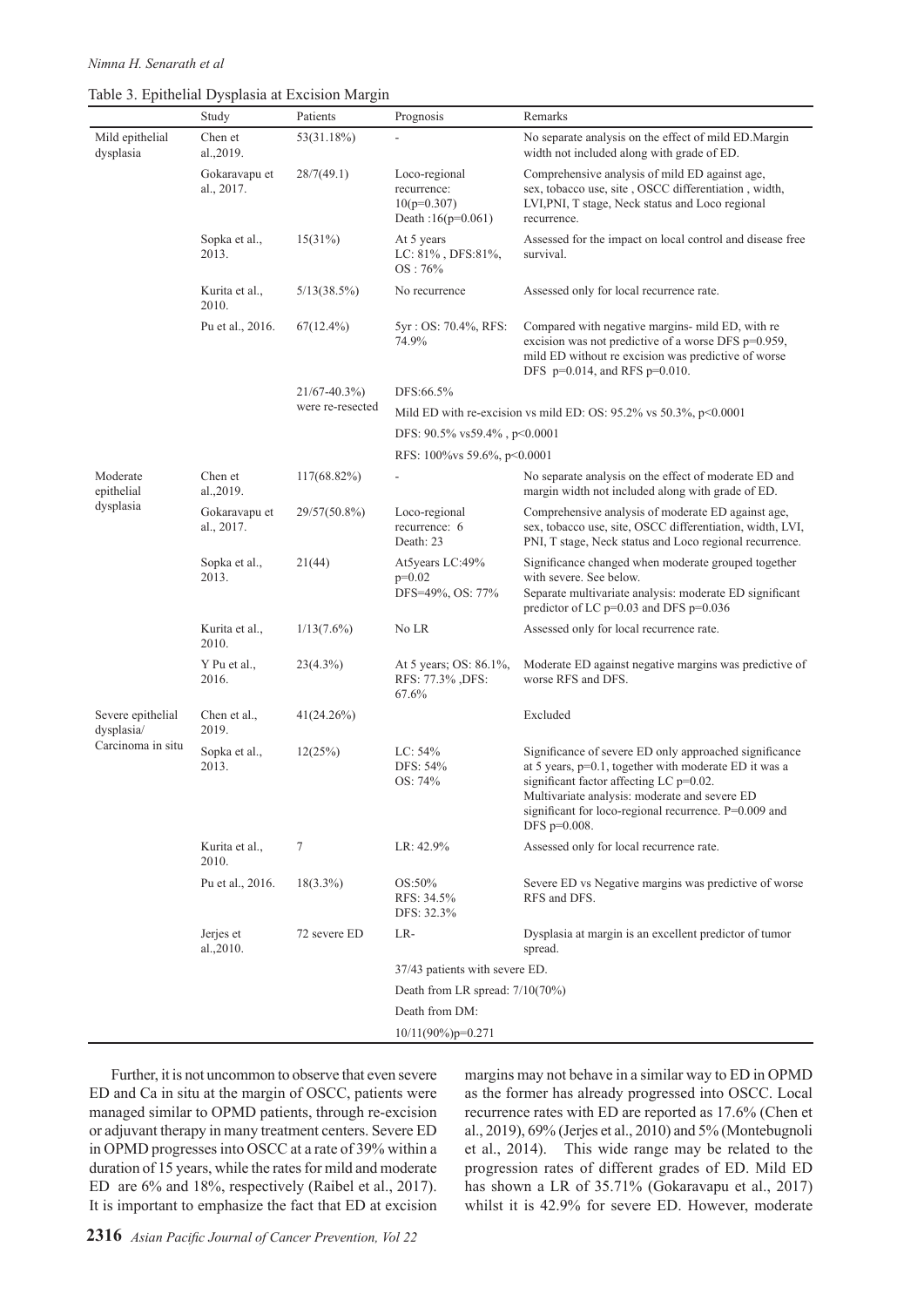

Figure 1. Methodology

ED has no recorded LR rate. Comparing to progression rates of OPMD, there are higher rates of transformation of ED at margins of OSCC patients. Therefore, it shows that ED at excision margins are more aggressive in terms of transformation and it is advisable to treat them more radically than the same grade of ED in OPMD.

to epithelial dysplasia

*Survival and recurrence related aspects of ED at margins*

Different studies have used survival and recurrence data ranging from 1 to 5 years. This weakens the reliability of a comparative analysis. Chen et al., (2019) stated that there is a significant difference in DFS (Disease free survival), OS (Overall survival) and LC (Local control) among mild, moderate and severe ED. However, they also mentioned that presence of ED is not an independent risk factor for DFS ( $p=0.43$ ) and OS ( $p=0.71$ ). Considering the relationship between ED and recurrence, there is a serious lack of studies to determine the significance. The importance of all these evaluations should be to understand the significance of ED at margin to overall survival of OSCC patients. Chen et al., (2019) stated a significant association of overall survival to ED at margins when compared to patients with close margins. Gokaravapu et al., (2017) mentioned that moderate ED is significant for overall survival, after univariate and multivariate analyzes for different parameters. However, four other studies state

that there is no such significance of ED at margins for overall survival of OSCC patients (Table 2).

DFS was significantly associated with ED at margin in one research  $(54.7\% \text{ p} < 0.001)$  (Chen et al., 2019), while it was not significant in another  $41.37\%$  (p=0.5)(Wong et al.,2012). There is not enough sound evidence to draw firm conclusions.

## **Discussion**

Local recurrence is observed to be affected by ED in four studies whist others have stated ED as an independent risk factor. On the contrary, four other studies have not found a positive relationship(Table 2). Ca in situ was identified to have a significant relationship to recurrence. However, it can be accepted that compared to normal mucosa it is a risk to have ED at excision margin. But there is not enough evidence in the literature to quantify this risk. Upile et al., (2012) assessed the deleterious nature of invasive front and dysplasia at margin based on Byrne's classification where they have observed 63/282 had severe dysplasia, while other grades were not specified and that dysplasia at excision margin was significantly associated with local recurrence ( $p$ <0.05, Hazard ratio: 0.418). Regional recurrence and Loco-regional control were devoid of any significant relationship to ED at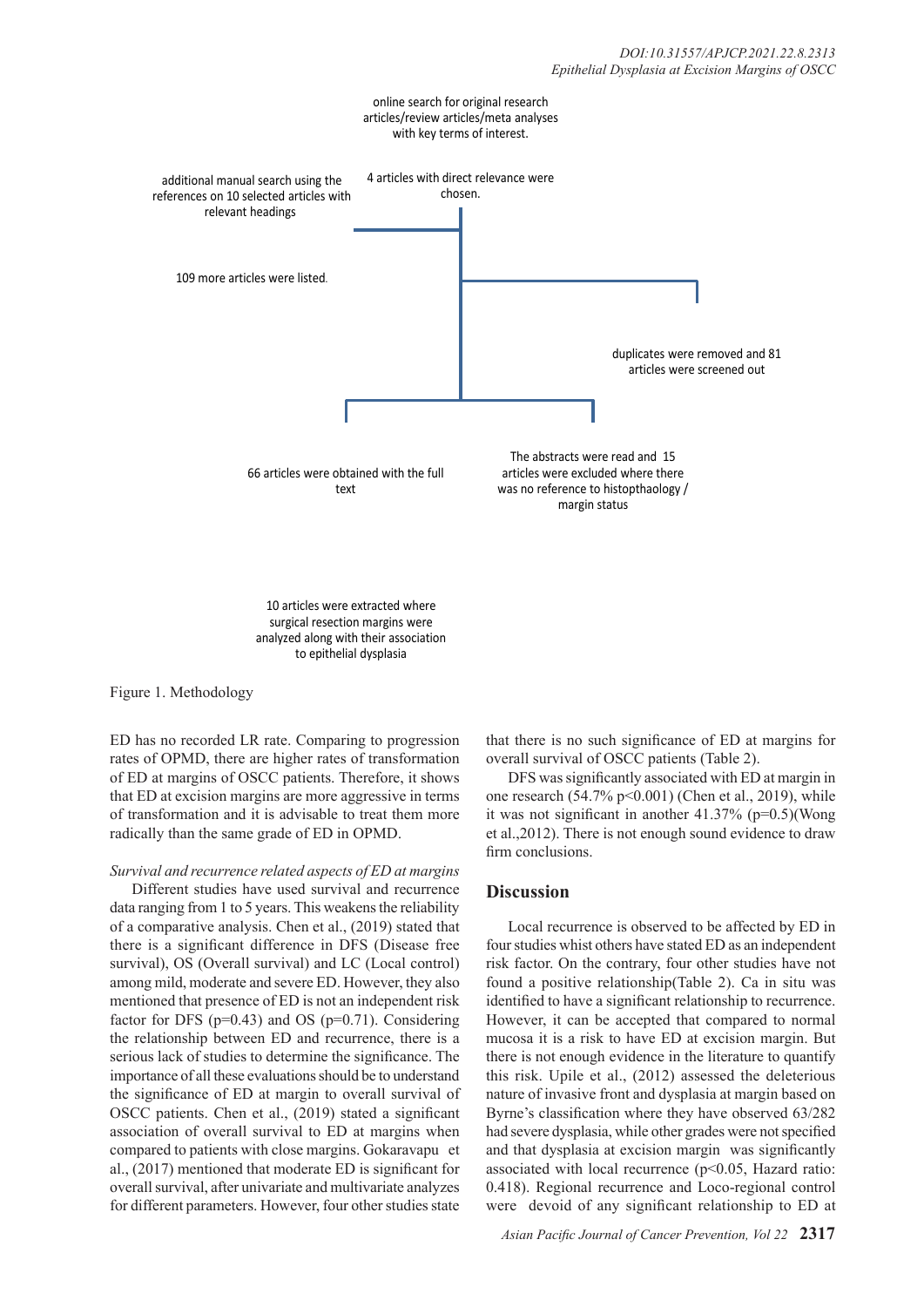#### *Nimna H. Senarath et al*

excision margin (Chenetal., 2019) (Gokaravapu et al., 2017). However, according to others the relative risk of recurrence is five times higher for patients with dysplasia at margins when compared to patient devoid of dysplasia (Kurita et al., 2010). Therefore, tumour free and dysplasia free margins are the new heights in complete excision (Siegel et al., 2013). It can be assumed that regional recurrence may be more related to field cancerization rather than the margin status itself. Chen et al., (2019) and Jerjes et al., (2010) stated that ED at margin indicates poor prognosis and death from loco- regional and distant metastasis and concluded that ED at margin is an excellent predictor of tumor spread.

Chen et al., (2019) stated that there is no significant association between second primary tumour and presence of ED at the margin of primary tumour. However, Montebugnoli et al., (2014) claimed there is a relationship between the two parameters. However, the latter had considered all ED grades collectively in one category, as epithelial precursor lesions, which included ca in situ as well. Such differences in classification render the results incomparable.

#### *Mild ED at margins*

One study categorized patients into two groups. Mild dysplasia which had been re-excised and mild dysplasia kept under observation (Table 3). A significant difference was observed in 5 year survival rate, DFS and recurrence free survival (RFS). In this sample, 21 patients with mild dysplasia had undergone re-excision while 46 patients had not.

In studies with frozen section analysis, DFS was less in patients with ED at margins when compared to patients without ED, except for patients with mild ED (78% vs 81%) (Sopka et al., 2013). Mild dysplasia in the mucosal margin of a surgically removed tumour is weighed in a similar scale in the eye of a histopathologist who identifies it in an OPMD. Thus, most centers do not recommend additional intervention other than habit cessation. However, in this review several interesting revelations were noticed. An extensive research that included re -excision of mild ED in excision margin of some patients and comparing them to the test group with mild ED, demonstrated that it could benefit to excise mild ED as it improves RFS, DFS, and OS. Further, it is not clear whether these two groups were randomized in relation to other characteristics that can affect prognosis and it is also interesting to notice that when compared to negative margins, mild ED with re-excision had not shown a worse outcome. According to these findings one can argue on the importance of considering the presence of ED at margins when treating oral cancer. Yet, it is mentioned that mild dysplasia was not predictive of DFS or RFS when compared to other parameters at the margin (Pu et al., 2016). They further suggest that additional attention be drawn to dysplasia at the initial margin in OSCC including mild ED, and extended excision is suggested. Thus, it can be suggested that mild ED maybe be re-excised when feasible.

Mild or moderate dysplasia in mucosal margins relates to an over 50% chance of local recurrence within the first 5 years after excision of the primary tumor (Weijers et al., 2002). Sopka et al., (2013) stated that it is justifiable to attempt clearance of moderate dysplasia by additional excision at margin, despite added morbidity where possible reversal through postoperative adjuvant therapy may seem inadequate (Table 3). Moderate ED is identified to have a significance in predicting LC and DFS. Although moderate ED was defined as 2/3 involvement of the epithelium, in the WHO classification, it is a diagnosis with high possibility of variability (Senarath et al., 2019). Application of binary system may lessen the confounding nature and lead to a more reliable outcome. Overall, the available literature suggests that treating moderate ED at margins lead to better prognosis (Table 3).

#### *Severe ED at margins*

Amaral et al., (2004) in their study concluded that severe dysplasia is advised to be re excised at all times. It is known to have a significant increase in recurrence (Kurita et al., 2010). Studies showed that overall survival with severe dysplasia or positive margins result in worse outcome when compared to the group with negative margins for tumour (McMahon et al., 2003). One study stated that severe ED may not act as a significant prognosticator, when it is considered alone (Kurita et al., 2010). However, when it was grouped together with moderate ED, it was significant. It is important to note that both these studies excluded ca in situ. Some studies have excluded ca in situ and severe ED, and included only mild and moderate ED. Given the risk annotated to severe ED, it is acceptable to presume that higher the grade of ED, greater the possibility of transforming into an OSCC. These studies suggest that severe ED at margins need further treatment in order to achieve better prognosis (Table 3).

#### *Relationship between age and gender with ED at margins*

Categorization of patients with ED according to the age was observed only in two studies, while gender was assessed in three. Both had below and above 50 year age categories where they were unable to find a significant association. Two studies revealed that there is no significant association between occurrence of ED at excision margin to male or female gender (p=0.196) (Gokaravapu et al., 2017). However, Chen et al., (2019) stated otherwise. They identified a significant relationship between male gender and ED at margins 147(86.47%) vs.  $23(13.53%)$  p=0.01. Due to the higher prevalence of habits and OSCC in males, it may be predictable that more male patients would present with ED at margins after surgery. while other studies agreed on the contrary (Gokaravapu et al.,2017). With the available evidence, it is not clear whether ED at margins has a difference in males and females. Further, it is not possible to predict the behavior of ED at margins according to gender with the available literature.

#### *Relationship between site of cancer and ED at margins*

Many investigators have not assessed ED at margins with reference to tumor site. However, it may be influenced by anatomical restrictions to surgical treatment. Weijers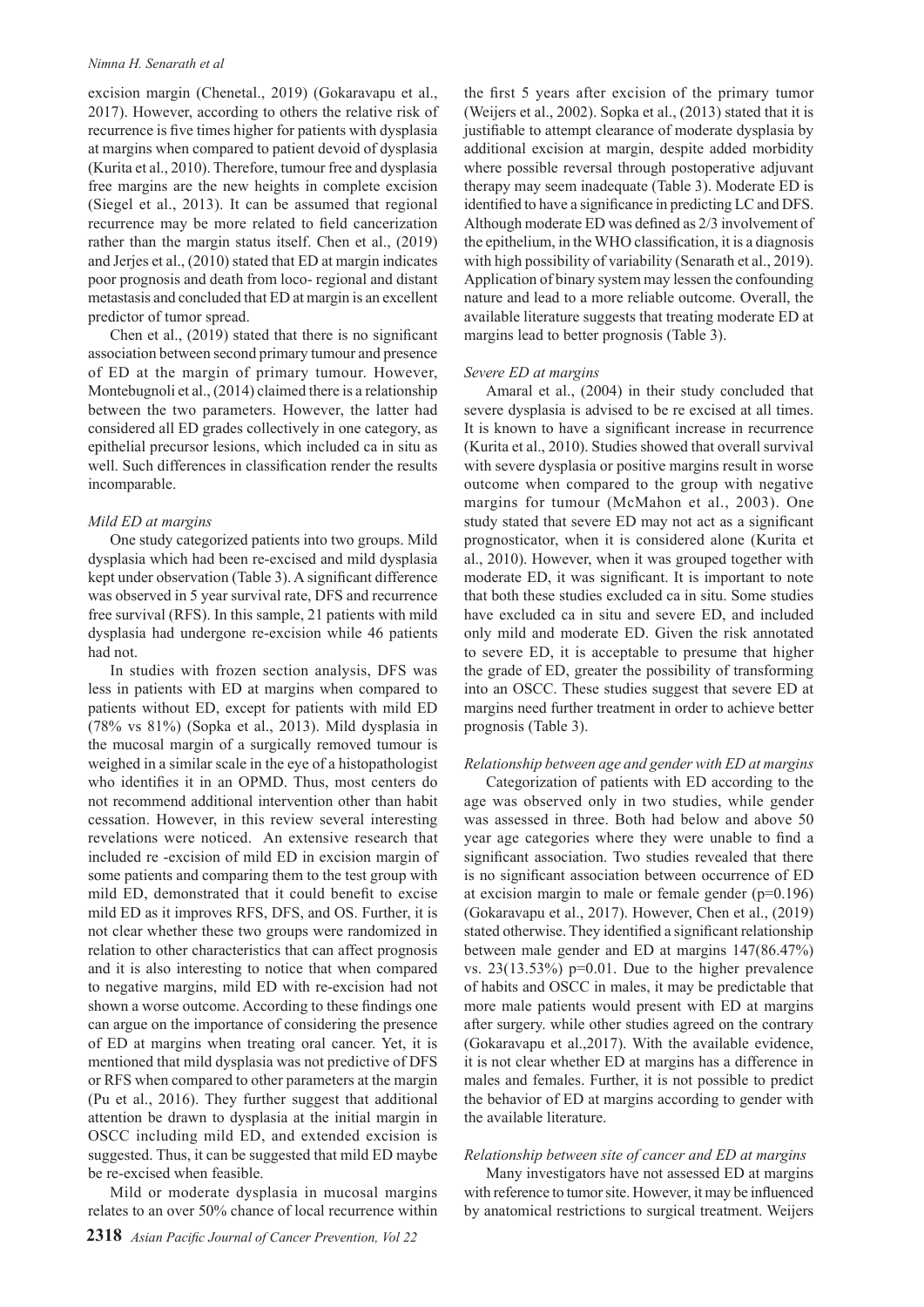et al., (2002) assessed margins with ED between tongue (5 vs. 14) and floor of the mouth (2 vs. 16) and revealed that there was no significant relationship. Similarly, Gokaravapu (2017) showed that there was no statistically significant (p=0.801) relationship between different sites (Buccal mucosa, gingiva and tongue) and dysplasia at the margin. Woolgar et al., (1995) observed that there were no significant differences in the frequency of ED at margins, in relation to tumor site. Overall, literature supports that there is supportive evidence to accept that behavior of dysplasia at excision margins may not be significantly affected by the site of the primary OSCC. It is imperative to notice that OPMD in different sites are observed to behave differently which affirms the difference of ED in OPMD to ED at margins.

#### *Relationship between habits and ED at margins*

Even though habits are included in most of the studies, they have not considered ED to determine its relationship or impact on prognosis except for the study by Gokaravapu et al., (2017). It depicted that significantly large number of patients with mild (23/28) or moderate (13/29) ED at the margin were tobacco users The relationship of tobacco use and overall survival was not evident in this study since patients were not grouped according to past habits or current or continuous habits. However, important clinical relationship was present between moderate ED at margin with tobacco usage. Studies have not adequately assessed risk habits in terms of duration, type and cessation in patients with ED at margins to provide a clear opinion. However, it is reasonable to presume that patients with longer duration of chewing habit to have more field cancerization effect and ED.

## *Relationship between size of the tumour and ED at margins*

Weijers et al., (2002) stated that there is no correlation between size of the tumor to ED at the margin. Grade of ED was considered only in one study where the association of T stage to ED was not statistically significant. A significant association was found between ED (mild and moderate) at margins to T1-T2 OSCC than T3-T4. However, Chen et al., (2019) and Gokaravapu et al., (2017) stated that there is no apparent relationship.

Gokaravapu et al., (2017) observed that mild and moderate ED were mostly present in tumors with depth of invasion (DOI) of 3-9mm and more than 9 mm, but less in 1-3mm (p=0.27) category. Chen et al., (2019) observed that ED was more common in tumors with thickness more than  $10 \text{mm}$  ( $p \le 0.001$ ). It could be possible to assume that thicker tumours require extended excisions in order to have dysplasia free margins. The surgeons may take precautions to avoid larger amounts of tissue loss for functional aspects and quality of life that may unintentionally limit the width of excision resulting in failure to obtain clear margins of tumour without ED. It could also be related to field cancerization in patients with prolong risk habits. However, available literature is inadequate to draw firm conclusions on the relationship between DOI and presence of ED at margins leading to management decisions. Size and thickness of the tumor apparently have inverse relationship to ED in margins which needs further clarification .

## *Relationship between margin width, lympho-vascular spread, Perineural invasion and Neck status with ED at margins*

Margin width is a controversial parameter which is continuously probed in number of studies. Chen et al., (2019) categorized dysplastic margin (mild and moderate) against >5mm, <5mm and <1mm. ED was present in >5mm (75 : 44.12%) and <5mm (95: 55.88%) groups, which was not statistically significant. Similarly, Gokaravapu et al., (2017) categorized margin status as and concluded that patients with mild or moderate ED at the margin often had  $1-3$ mm ( $p=0.005$ ) margin width. Only a few studies included dysplasia in relation to margin width. Jones et al., (1992) included ED at the margin and tumor away from 2 mm, both as clear margins and concluded that positive margins were the ones significantly associated with recurrence. Therefore, it should be emphasized that a standard is necessary when incorporating margin width and ED in research.

There were two studies which have assessed ED at margin with Lymphovascular invasion (LVI), Perineural invasion (PNI) and status of neck nodes. Chen et al., (2019) stated that compared with OSCC with LVI, OR for the presence of dysplastic margins in OSCC without LVI was, 1.51 (p=0.10). Gokaravapu et al., (2017) observed that there is no LVI in their patients with ED at margins. Chen et al., (2019) report that compared with patients with PNI, OR of patients with ED and without PNI was 1.48 (p=0.009). A similar observation was made by Gokaravapu et al., (2017), however it was not statistically significant. Further, No/N1 nodal status were more prevalent in patients with ED at margins compared to  $N2/N3$  ( $p<0.001$ ) (Chen et al., 2019). This suggests that OSCCs at lower stages may undergo less radical excision.

#### *Adjuvant therapy and ED at margins*

Chemotherapy/radiotherapy in patients with ED was evaluated in two studies included in this review. Chen et al., (2019) revealed a critical association between patients with ED and their response to RT. It was stated that there was a significantly worse outcome in this category of patients. (p=0.003). Kurita et al., (2010) also observed that 30% of the patients with ED who were subjected to RT, presented with local recurrence. Hinni et al., (2013) mentioned in their review, that adjuvant therapy improves loco regional control and improved overall survival in high risk patients with ED at margins Thus, it is necessary to rethink the response of ED in OSCC excision margin to RT in relation to prognosis. However, it seems necessary to evaluate low risk and high risk ED and their response to RT, for further understanding. It is also important to note that many studies defined their study population excluding all patients who underwent RT and CT prior to surgery or postoperatively. This limits the observations made in the actual environment.

#### *Strength of evidence*

*Asian Pacific Journal of Cancer Prevention, Vol 22* **2319** The final articles that were analyzed in this review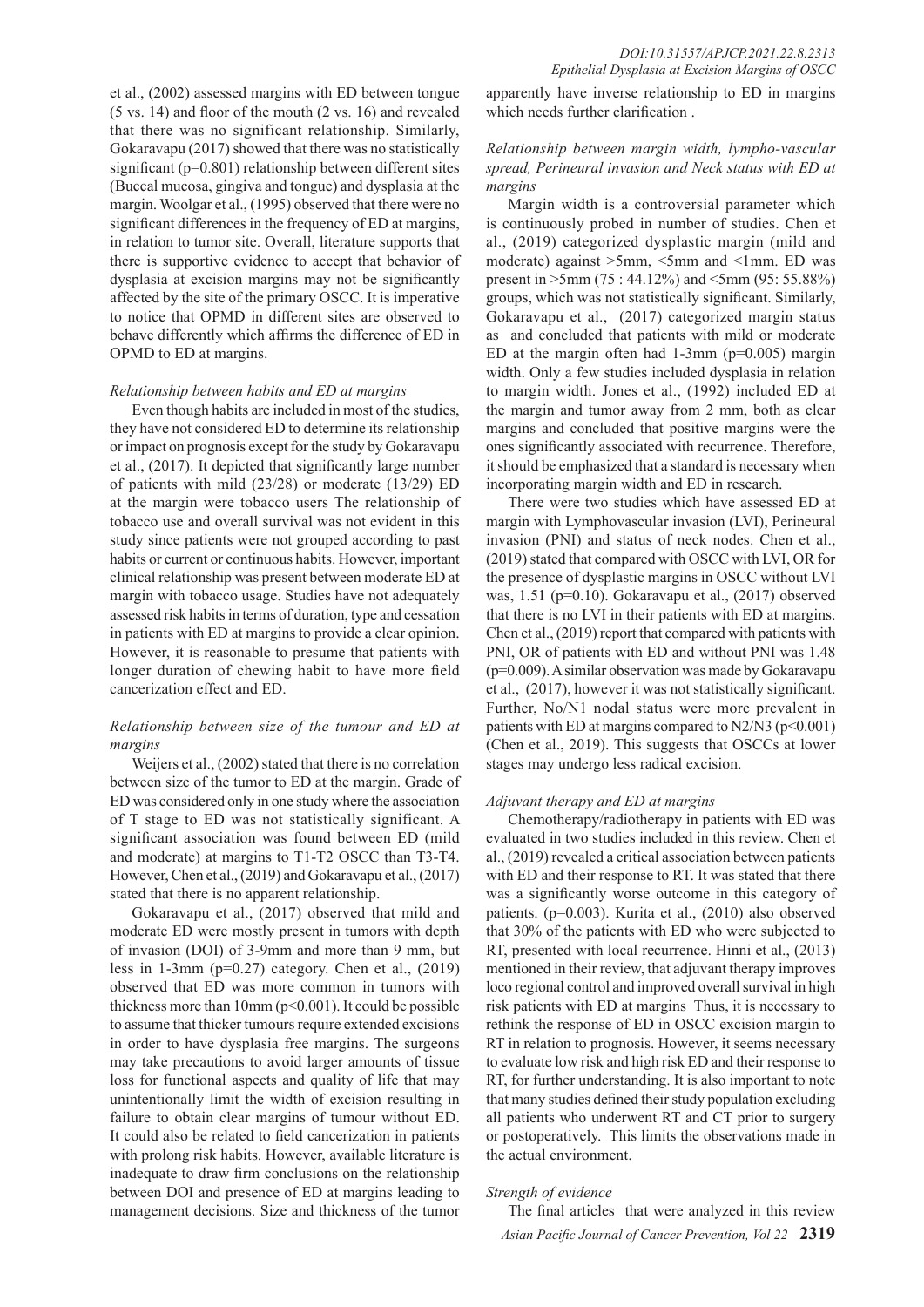#### *Nimna H. Senarath et al*

were ten observational cohort studies of retrospective nature. Assessment of the these articles on prognosis or risk were as follows ; moderately low risk -06, moderately high riskc-01, high risk-03. Overall strength determination of overall strength of evidence: Moderate confidence.

#### *Limitations of the existing literature*

Most studies are retrospective in nature, have less sample size and lack well-defined study design. There is a need to evaluate ED related to other clinical, histological and prognostic factors, rather than as an independent risk factor in order to formulate comprehensive treatment guidelines.

There is a definite need for further investigation on classification of margin status (clear/close/involved) in relation to presence of ED. The available limited literature suggests that further treatment of excision margins with moderate and severe ED, lead to better prognosis. The studies are not conclusive for the same with regards to mild ED at margins. Furthermore, ED at margins requires prospective evaluation with the use of binary grading system to formulate evidence based guidelines as it may reduce the problems that exist in the present three tier grading system. Currently, there is no sound scientific evidence to suggest that ED at excision margins of an OSCC behaves in the same manner as ED in OPMD. Further, it can be stated that presence of ED at excision margins, contradicts the use of radiotherapy but it does not significantly influence the loco-regional recurrences.

## **Author Contribution Statement**

Study conception and design: WM Tilakaratne: Data collection, analysis and interpretation of results, and manuscript preparation: NH Senarath. Revised it critically for important intellectual content and editing: PR Jayasooriya, BSMS Siriwardena.

## **Acknowledgements**

*Ethical issues* Not applicable.

*Final manuscript assessment, and approved the version to be published* All authors.

#### *Availability of data*

Raw data can be produced upon request.

#### *Conflicts of interest statement*

All authors declared that there are no conflicts of interest

## **References**

Amaral PTM, Da Silva Freire AR, Carvalho AL, Pinto CA, Kowalski LP(2004). Predictive factors of occult metastasis and prognosis of clinical stages I and II squamous cell carcinoma of the tongue and floor of the mouth. *Oral Oncol*, **40**, 780-6.

- Batsakis JG (1999). Surgical excision margins: a pathologist's perspective. *Adv Anat Pathol*, **6**, 140-8.
- Brandwein-Gensler M, Teixeira MS, Lewis CM, et al (2005).Oral squamous cell carcinoma: histologic risk assessment, but not margin status, is strongly predictive of local disease-free and overall survival. *Am J Surg Pathol*, **29**, 167-78.
- Chen TC, Chang HL, Yang TL, et al (2019). Impact of dysplastic surgical margins for patients with oral squamous cell carcinoma. *Oral Oncol*, **97**,1-6.
- Definition of levels of evidence (LoE) and overall strength of evidence (SoE) (2015). *Global Spine J*, **5**, 539.
- Gokavarapu S, Parvataneni N, Pavagada S, et al (2017). Mild to moderate dysplasia at surgical margin is a significant indicator of survival in patients with oral cancer. *Oral Surg Oral Med Oral Pathol Oral Radiol*, **123**, 330-7.
- He ZF, Pu YM, Hu QG (2017). Evaluation and influencing factors of surgical margin status of oral squamous cell carcinoma. *Zhonghua Kou Qiang Yi Xue Za Zhi*, **52**, 445-9.
- Helliwell T, Woolgar J (2013). Standards and datasets for reporting cancers. Dataset for histopathological reporting of mucosal malignancies of the oral cavity. The Royal College of Pathologists. 2013.
- Hinni ML, Ferlito A, Brandwein-Gensler MS, et al (2013). Surgical margins in head and neck cancer: a contemporary review. *Head Neck*, **35**, 1362-70.
- Jemal A, Bray F, Center MM, et al (2011).Global cancer statistics. *CA Cancer J Clin*, **61**, 69-90.
- Jerjes W, Upile T, Petrie A, et al (2010). Clinicopathological parameters, recurrence, locoregional and distant metastasis in 115 T1-T2 oral squamous cell carcinoma patients. *Head Neck Oncol*, **20**, 2-9.
- Jones KR, Lodge-Rigal RD, Reddick RL, Tudor GE, Shockley WW (1992). Prognostic factors in the recurrence of stage I and II squamous cell cancer of the oral cavity. *Arch Otolaryngol Head Neck Surg*, **118**, 483-5.
- Kurita H, Nakanishi Y, Nishizawa R, et al (2010).Impact of different surgical margin conditions on local recurrence of oral squamous cell carcinoma. *Oral Oncol*, **46**, 814-7.
- Larsen SR, Johansen J, Sørensen JA, Krogdahl A (2009). The prognostic significance of histological features in oral squamous cell carcinoma. *J Oral Pathol Med*, **38**, 657-62.
- Loree TR, Strong EW(1990). Significance of positive margins in oral cavity squamous carcinoma. *Am J Surg*, **160** ,410-4.
- McMahon J, O'Brien CJ, Pathak I, et al (2003).Influence of condition of surgical margins on local recurrence and disease-specific survival in oral and oropharyngeal cancer. *Br J Oral Maxillofac Surg*, **41**, 224-31.
- Mehanna HM, Rattay T, Smith J, McConkey CC(2009). Treatment and follow-up of oral dysplasia - a systematic review and meta-analysis. *Head Neck*, **31**, 1600-9.
- Montebugnoli L, Gissi DB, Flamminio F, et al (2014). Clinicopathologic parameters related to recurrence and locoregional metastasis in 180 oral squamous cell carcinomas. *Int J Surg Pathol*, **22**, 55-62.
- National Comprehensive Cancer Network Guidelines. Head and Neck. 2017.
- Pu Y, Wang Y, Huang X, et al (2016).The influence of mild dysplasia at the surgical margin on the prognosis of oral squamous cell carcinoma. *Int J Oral Maxillofac Surg*, **45**, 1372-7.
- Raibel J, Tilakaratne WM et al .WHO guideline 2017; Head and Neck tumours. Oral potentially malignant disorders and oral epithelial dysplasia. International Agency for Research on Cancer (IARC), France.111-3.
- Raja RS, Ilan W, Martin J, et al (2017). Protocol for the Examination of Specimens from Patients with Cancers of the Lip and Oral Cavity. College of American pathologists,